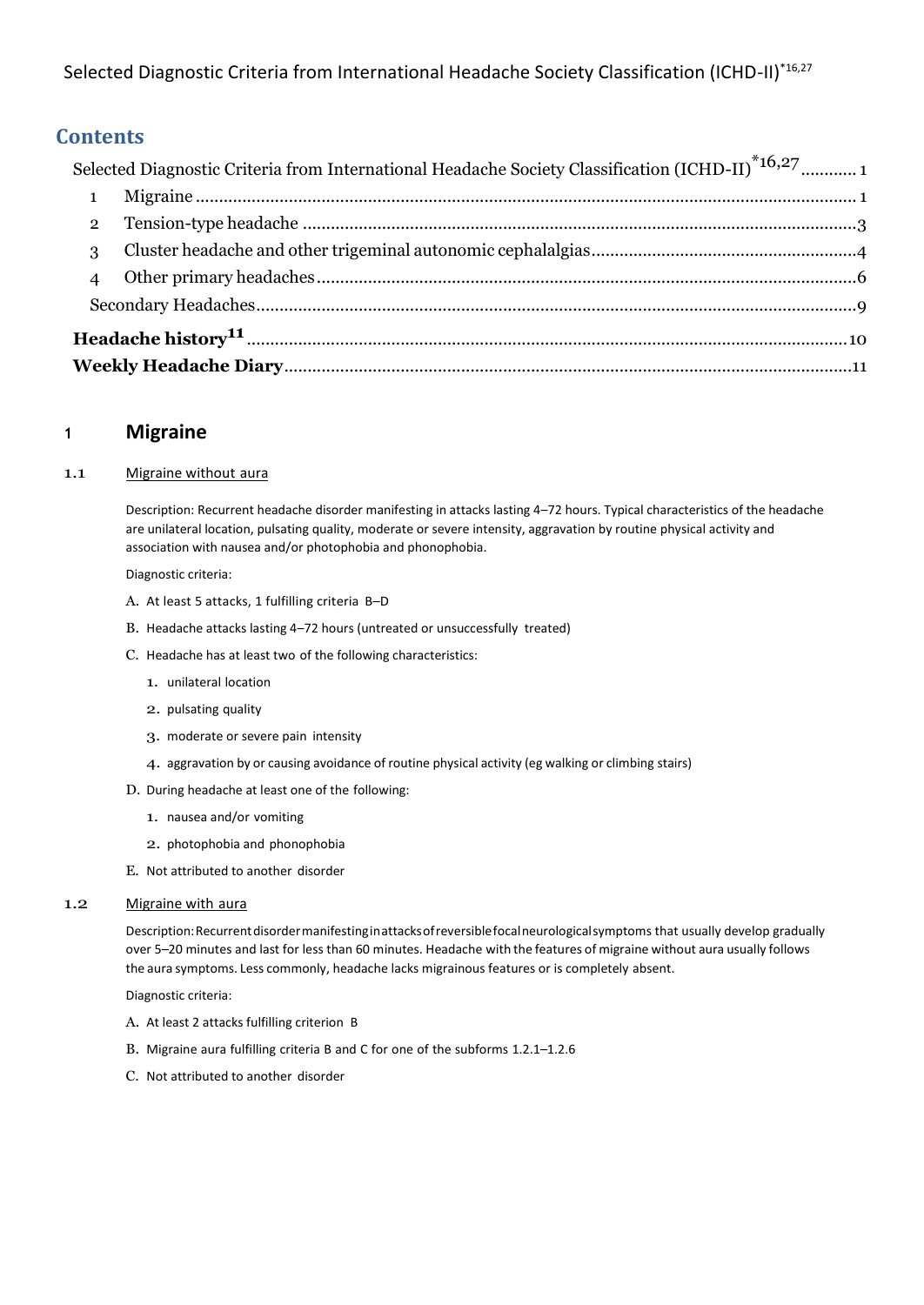#### *1.2.1 Typical aura with migraine headache*

Diagnostic criteria:

- A. At least 2 attacks fulfilling criteria B–D
- B. Aura consisting of at least one of the following, but no motor weakness:
	- 1. fully reversible visual symptoms including positive features (eg flickering lights, spots or lines) and/or negative features (ie loss of vision)
	- 2. fully reversible sensory symptomsincluding positive features(ie pins and needles) and/ or negative features (ie numbness)
	- 3. fully reversible dysphasic speech disturbance
- C. At least two of the following:
	- 1. homonymous visual symptoms1 and/or unilateral sensory symptoms
	- 2. at least one aura symptom develops gradually over ≥5 minutes and/or different aura symptoms occur in succession over ≥5 minutes
	- 3. each symptom lasts ≥5 and <60 minutes
- D. Headache fulfilling criteria B–D for 1.1 *Migraine without aura* begins during the aura or follows aura within 60 minutes
- E. Not attributed to another disorder

#### *1.5.1 Chronic migraine*

- A. Headache (tension-type and/or migraine) on ≥15 days per month for at least 3 months\*
- B. Occurring in a patient who has had at least five attacks fulfilling criteria for 1.1 Migraine without aura
- C. On ≥8 days per month for at least 3 months headache has fulfilled C1 and/or C2 below, that is, has fulfilled criteria for pain and associated symptoms of migraine without aura
- 1. Has at least two of a–d
	- (a) unilateral location
	- (b) pulsating quality
	- (c) moderate or severe pain intensity
	- (d) aggravation by or causing avoidance of routine physical activity (eg walking or climbing stairs)

and at least one of a or b

- (a) nausea and/or vomiting
- (b) photophobia and phonophobia
- 2. Treated and relieved by triptan(s) or ergot before the expected development of C1 above
- D. No medication overuse and not attributed to another causative disorder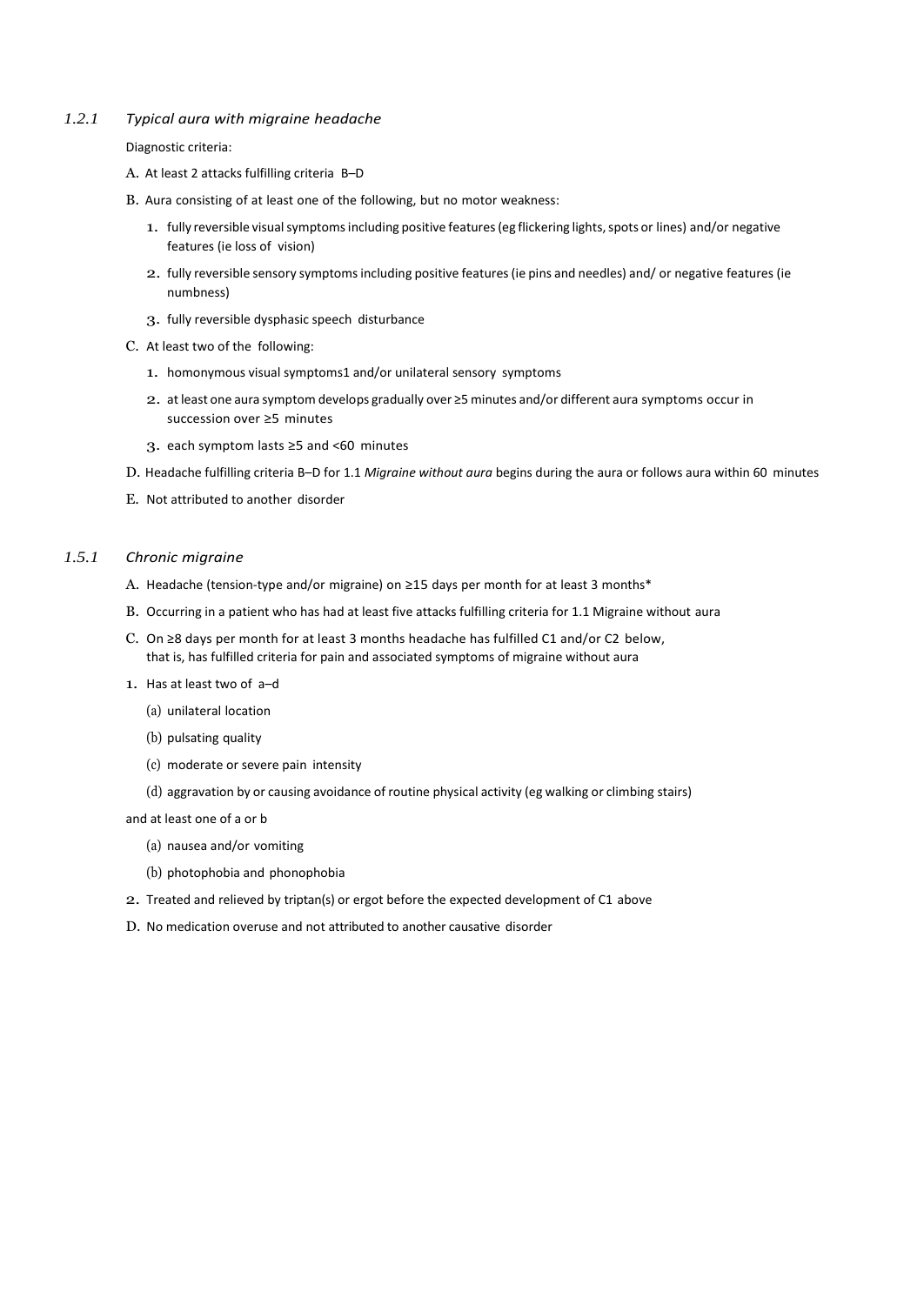## <span id="page-2-0"></span>**<sup>2</sup> Tension-type headache**

#### 2.1 Infrequent episodic tension-type headache

Description: Infrequent episodes of headache lasting minutes to days. The pain is typically bilateral, pressing or tightening in quality and of mild to moderate intensity, and it does not worsen with routine physical activity. There is no nausea but photophobia or phonophobia may be present.

Diagnostic criteria:

- A. At least 10 episodes occurring on <1 day per month on average (<12 days per year) and fulfilling criteria B–D
- B. Headache lasting from 30 minutes to 7 days
- C. Headache has at least two of the following characteristics:
	- 1. bilateral location
	- 2. pressing/tightening (non-pulsating) quality
	- 3. mild or moderate intensity
	- 4. not aggravated by routine physical activity such as walking or climbing stairs
- D. Both of the following:
	- 1. no nausea or vomiting (anorexia may occur)
	- 2. no more than one of photophobia or phonophobia

E. Not attributed to another disorder

±Increased pericranial tenderness on manual palpation

#### 2.2 Frequent episodic tension-type headache

Diagnostic criteria:

As for 2.1 Infrequent episodic tension-type headache except:

A. At least 10 episodes occurring on ≥1 but <15 days per month for at least 3 months (≥12 and <180 days per year) and fulfilling criteria B–D (2.1)

#### 2.3 Chronic tension-type headache

Diagnostic criteria:

As for 2.1 Infrequent episodic tension-type headache except:

A. Headache occurring on ≥15 days per month on average for >3 months (≥180 days per year) and fulfilling criteria B–D (2.1)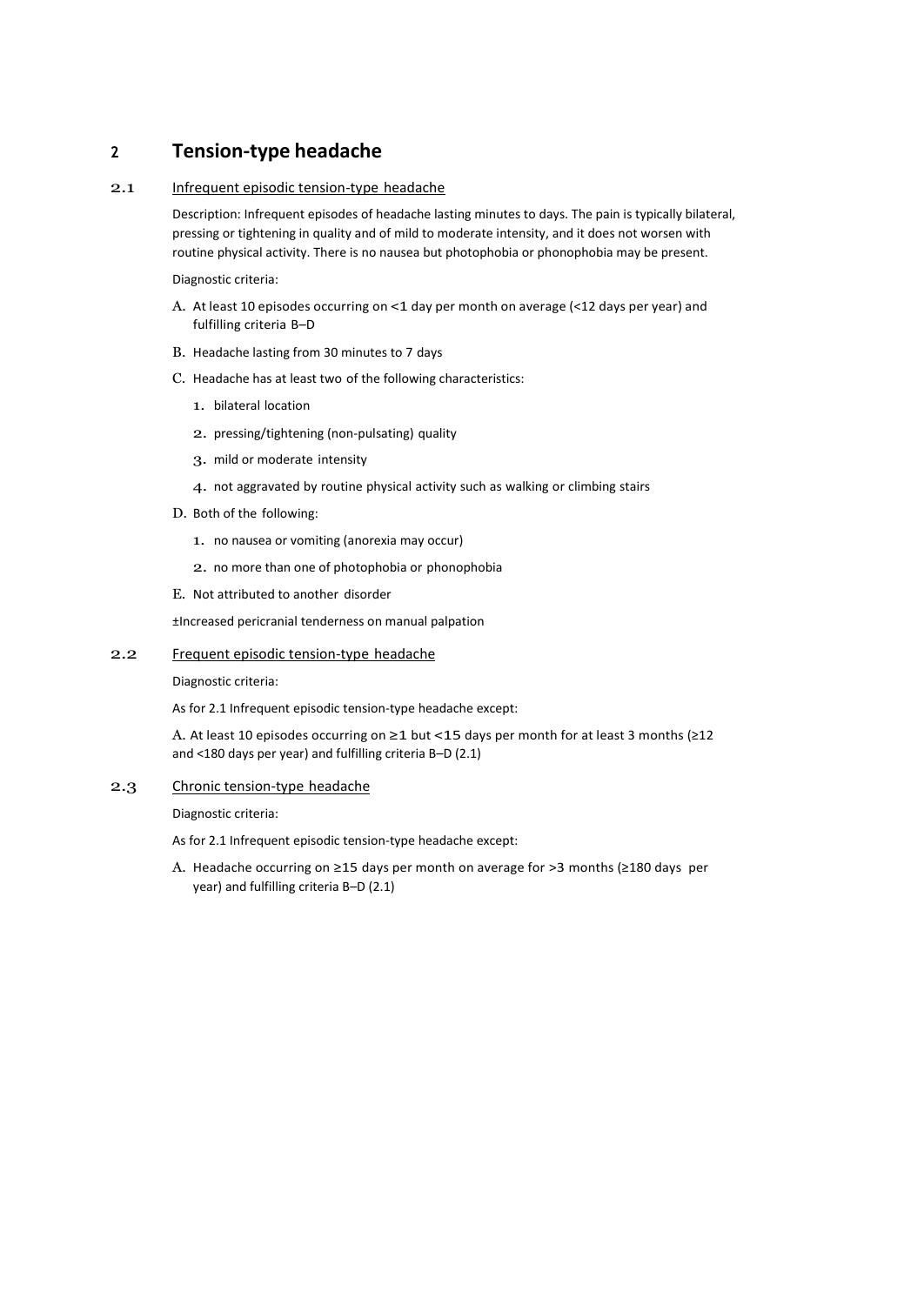## <span id="page-3-0"></span>**<sup>3</sup> Cluster headache and other trigeminal autonomic cephalalgias**

### 3.1 Cluster headache

Description: Attacks of severe, strictly unilateral pain which is orbital, supraorbital, temporal or in any combination of these sites, lasting 15–180 minutes and occurring from once every other day to 8 times a day. The attacks are associated with one or more of the following, all of which are ipsilateral: conjunctival injection, lacrimation, nasal congestion, rhinorrhoea, forehead and facial sweating, miosis, ptosis, eyelid oedema. Most patients are restless or agitated during an attack.

Diagnostic criteria:

- A. At least 5 attacks fulfilling criteria B–D
- B. Severe or very severe unilateral orbital, supraorbital and/or temporal pain lasting 15–180 minutes if untreated
- C. Headache is accompanied by at least one of the following:
	- 1. ipsilateral conjunctival injection and/or lacrimation
	- 2. ipsilateral nasal congestion and/or rhinorrhoea
	- 3. ipsilateral eyelid oedema
	- 4. ipsilateral forehead and facial sweating
	- 5. ipsilateral miosis and/or ptosis
	- 6. a sense of restlessness or agitation
- D. Attacks have a frequency from one every other day to 8 per day
- E. Not attributed to another disorder

#### *3.1.1 Episodic cluster headache*

At least two cluster periods lasting 7–365 days and separated by pain-free remission periods of ≥1 month

#### *3.1.2 Chronic cluster headache*

Attacks recur over >1 year without remission periods or with remission periods lasting <1 month

#### 3.2 Paroxysmal hemicrania

Description: Attacks with similar characteristics of pain and associated symptoms and signsto those of cluster headache, but they are shorter-lasting, more frequent, occur more commonly in females and respond absolutely to indometacin.

- A. At least 20 attacks fulfilling criteria B–D
- B. Attacks of severe unilateral orbital, supraorbital or temporal pain lasting 2–30 minutes
- C. Headache is accompanied by at least one of the following:
	- 1. ipsilateral conjunctival injectionand/orlacrimation
	- 2. ipsilateral nasal congestion and/or rhinorrhoea
	- 3. ipsilateral eyelid oedema
	- 4. ipsilateral forehead and facial sweating
	- 5. ipsilateral miosis and/or ptosis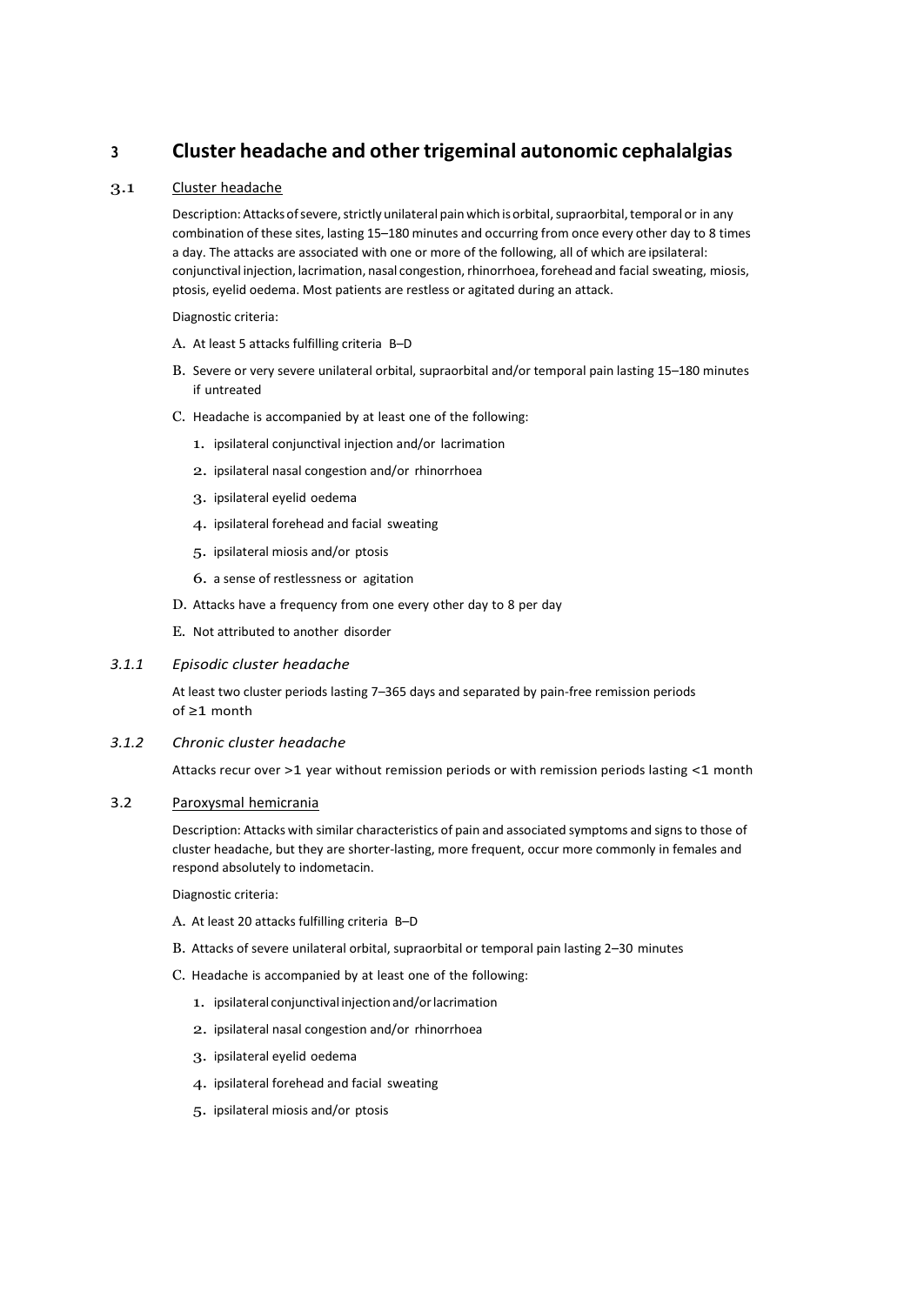- D. Attacks have a frequency above 5 per day for more than half of the time, although periods with lower frequency may occur
- E. Attacks are prevented completely by therapeutic doses of indometacin
- F. Not attributed to another disorder
- 3.2.1 Episodic paroxysmal hemicrania

At least two attack periods lasting 7–365 days and separated by pain-free remission periods of ≥1 month

3.2.2 *Chronic paroxysmal hemicrania (CPH*)

Attacks recur over >1 year without remission periods or with remission periods lasting <1 month

3.3 Short-lastingUnilateralNeuralgiformheadacheattackswithConjunctivalinjectionand Tearing (SUNCT)

Description: This syndrome is characterised by short-lasting attacks of unilateral pain that are much briefer than those seen in any other TAC and very often accompanied by prominent lacrimation and redness of the ipsilateral eye.

Diagnostic criteria:

- A. At least 20 attacks fulfilling criteria B–D
- B. Attacksofunilateralorbital,supraorbitalortemporalstabbingorpulsatingpainlasting5–240 seconds
- C. Pain is accompanied by ipsilateral conjunctival injection and lacrimation
- D. Attacks occur with a frequency from 3 to 200 per day
- E. Not attributed to another disorder

Short-lasting Unilateral Neuralgiform headache attacks with cranial Autonomic symptoms (SUNA)

Description:This syndrome is characterised by short-lasting attacks of unilateral pain that are much briefer than those seen in any other TAC and very often accompanied by prominent cranial autonomic features.

- A. At least 20 attacks fulfilling criteria B–D
- B. Attacks of unilateral orbital, supraorbital or temporal stabbing or pulsating pain lasting from 2 seconds to 10 minutes
- C. Pain is accompanied by one of:
	- 1. conjunctival injection and/or lacrimation
	- 2. nasal congestion and/or rhinorrhoea
	- 3. eyelid oedema
- D. Attacks occur with a frequency of >1 per day for more than half the time
- E. No refractory period follows attacks triggered from trigger areas
- F. Not attributed to another disorder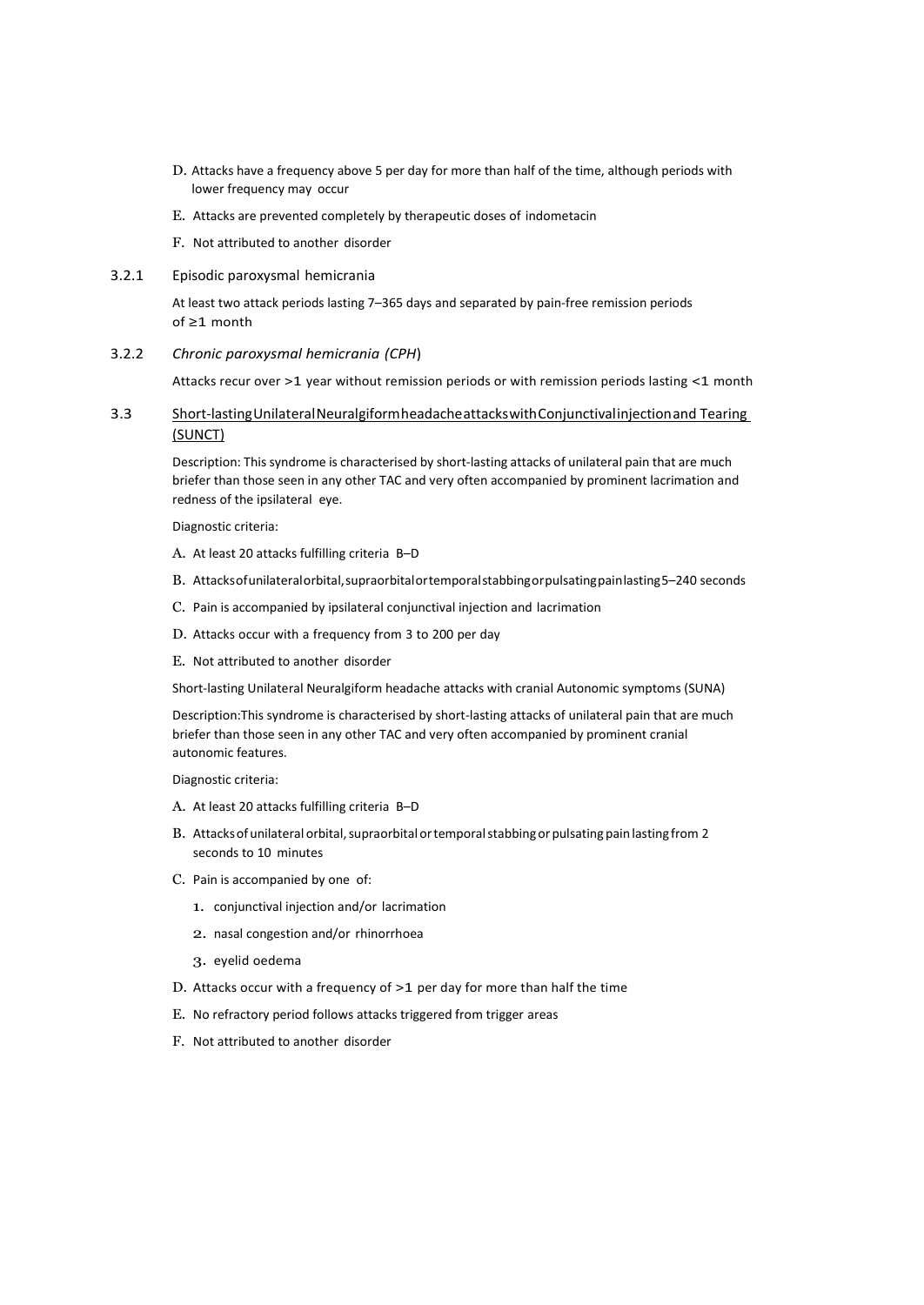## <span id="page-5-0"></span>**4 Other primary headaches**

#### 4.1 Primary stabbing headache

Description: Transient and localised stabs of pain in the head that occur spontaneously in the absence of organic disease of underlying structures or of the cranial nerves.

Diagnostic criteria:

- A. Head pain occurring as a single stab or a series of stabs and fulfilling criteria B–D
- B. Exclusively or predominantly felt in the distribution of the first division of the trigeminal nerve (orbit, temple and parietal area)
- C. Stabs last for up to a few seconds and recur with irregular frequency ranging from one to many per day
- D. No accompanying symptoms
- E. Not attributed to another disorder

#### 4.2 Primary cough headache

Description: Headache precipitated by coughing or straining in the absence of any intracranial disorder.

Diagnostic criteria:

- A. Headache fulfilling B and C
- B. Sudden onset, lasting from one second to 30 minutes
- C. Brought on by and occurring only in association with coughing, straining and/or valsalva manoeuvre
- D. Not attributable to another disorder

### 4.3 Primary exertional headache

Description: Headache precipitated by any form of exercise. Diagnostic

criteria:

- A. Pulsating headache fulfilling criteria B and C
- B. Lasting from five minutes to 48 hours
- C. Brought on by and occurring only during or after physical exertion
- D. Not attributed to another disorder

#### 4.4 Primary headache associated with sexual activity

Description: Headache precipitated by sexual activity, usually starting as a dull bilateral ache as sexual excitement increases and suddenly becoming intense at orgasm, in the absence of any intracranial disorder.

#### 4.4.1 Preorgasmic headache

- A. Dull ache in the head and neck associated with awareness of neck and/or jaw muscle contraction and fulfilling criterion B
- B. Occurs during sexual activity and increases with sexual excitement
- C. Not attributed to another disorder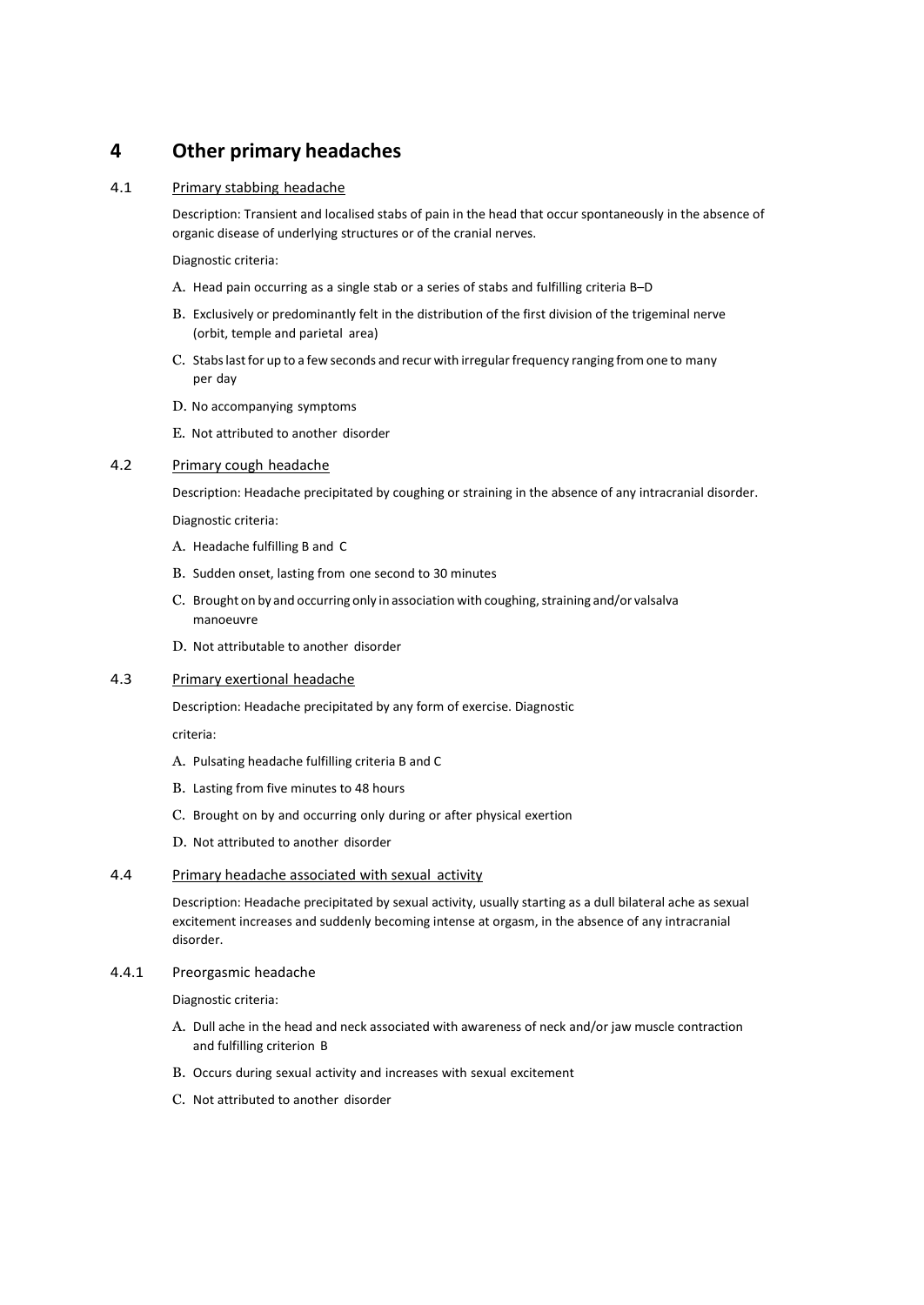#### 4.4.2 Orgasmic headache

Diagnostic criteria:

- A. Sudden severe headache fulfilling criterion B
- B. Occurs at orgasm
- C. Not attributed to another disorder

### 4.5 Hypnic headache

Description: Attacks of dull headache that always awaken the patient from asleep. Diagnostic criteria:

- A. Dull headache fulfilling criteria B–D
- B. Develops only during sleep, and awakens patient
- C. At least two of the following characteristics:
	- 1. occurs >15 times per month
	- 2. lasts ≥15minutes after waking
	- 3. first occurs after age of 50 years
- D. No autonomic symptoms and no more than one of nausea, photophobia or phonophobia
- E. Not attributed to another disorder

### 4.6 Primary thunderclap headache

Description: High-intensity headache of abrupt onset mimicking that of ruptured cerebral aneurysm. Diagnostic criteria:

- A. Severe head pain fulfilling criteria B and C
- B. Both of the following characteristics:
	- 1. sudden onset, reaching maximum intensity in <1 minute
	- 2. lasting from 1 hour to 10 days
- C. Does not recur regularly over subsequent weeks or months
- D. Not attributed to another disorder

## 4.7 Hemicrania continua

Description: Persistent strictly unilateral headache responsive to indometacin. Diagnostic

criteria:

- A. Headache for >3 months fulfilling criteria B–D
- B. All of the following characteristics:
	- 1. unilateral pain without side-shift
	- 2. daily and continuous, without pain-free periods
	- 3. moderate intensity, but with exacerbations of severe pain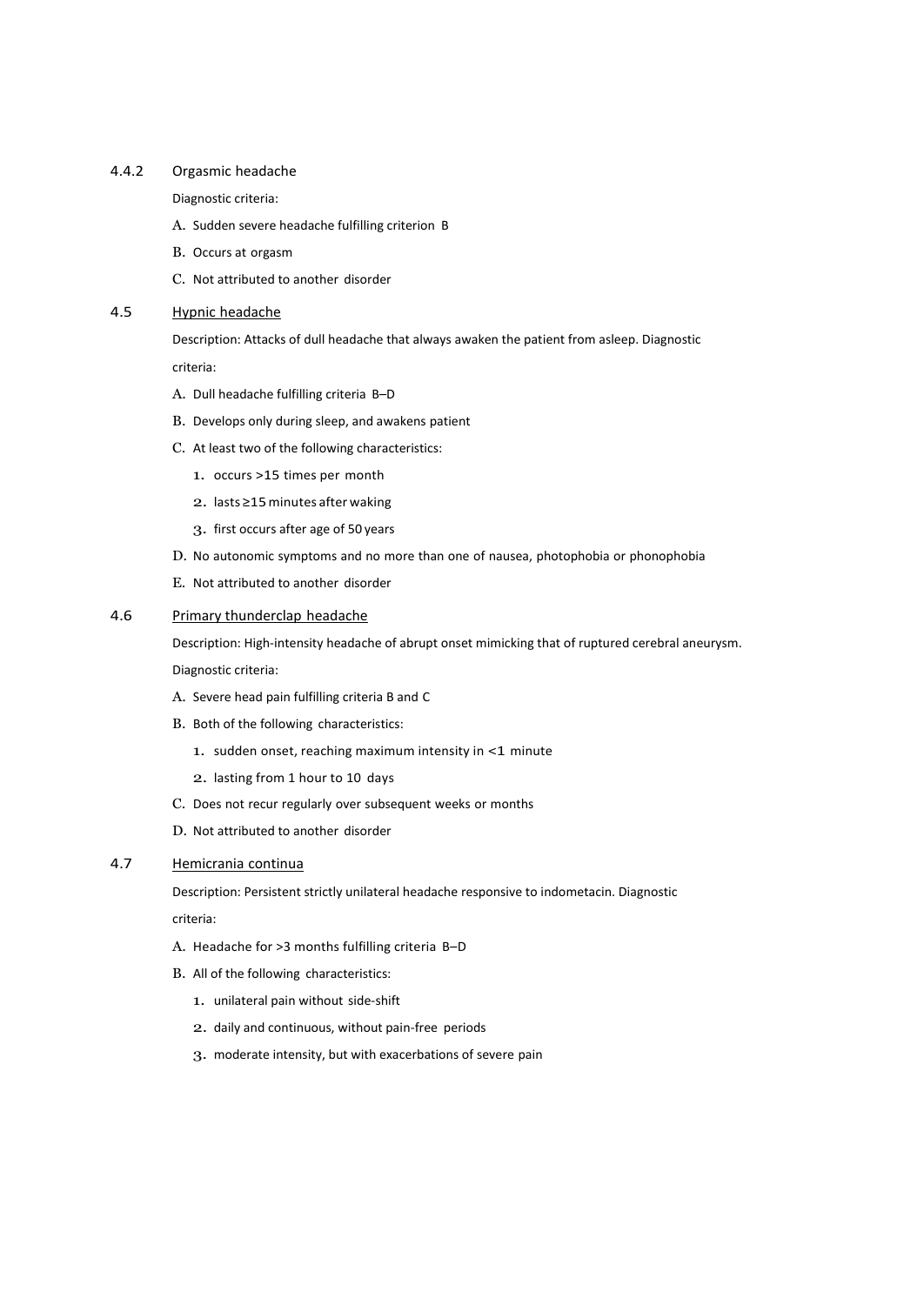- C. At least one of the following autonomic features occurs during exacerbations and ipsilateral to the side of pain:
	- 1. conjunctival injection and/or lacrimation
	- 2. nasal congestion and/or rhinorrhoea
	- 3. ptosis and/or miosis
- D. Complete response to therapeutic doses of indometacin
- E. Not attributed to another disorder

#### *4.8* New daily-persistent headache (NDPH*)*

Description: Headache that is daily and unremitting from very soon after onset (within 3 days at most). The pain is typically bilateral, pressing or tightening in quality and of mild to moderate intensity. There may be photophobia, phonophobia or mild nausea.

- A. Headache for >3 months fulfilling criteria B–D
- B. Headache is daily and unremitting from onset or from <3 days from onset
- C. At least two of the following pain characteristics:
	- 1. bilateral location
	- 2. pressing/tightening (non-pulsating) quality
	- 3. mild or moderate intensity
	- 4. not aggravated by routine physical activity such as walking or climbing stairs
- D. Both of the following:
	- 1. no more than one of photophobia, phonophobia or mild nausea
	- 2. neither moderate or severe nausea nor vomiting
- E. Not attributed to another disorder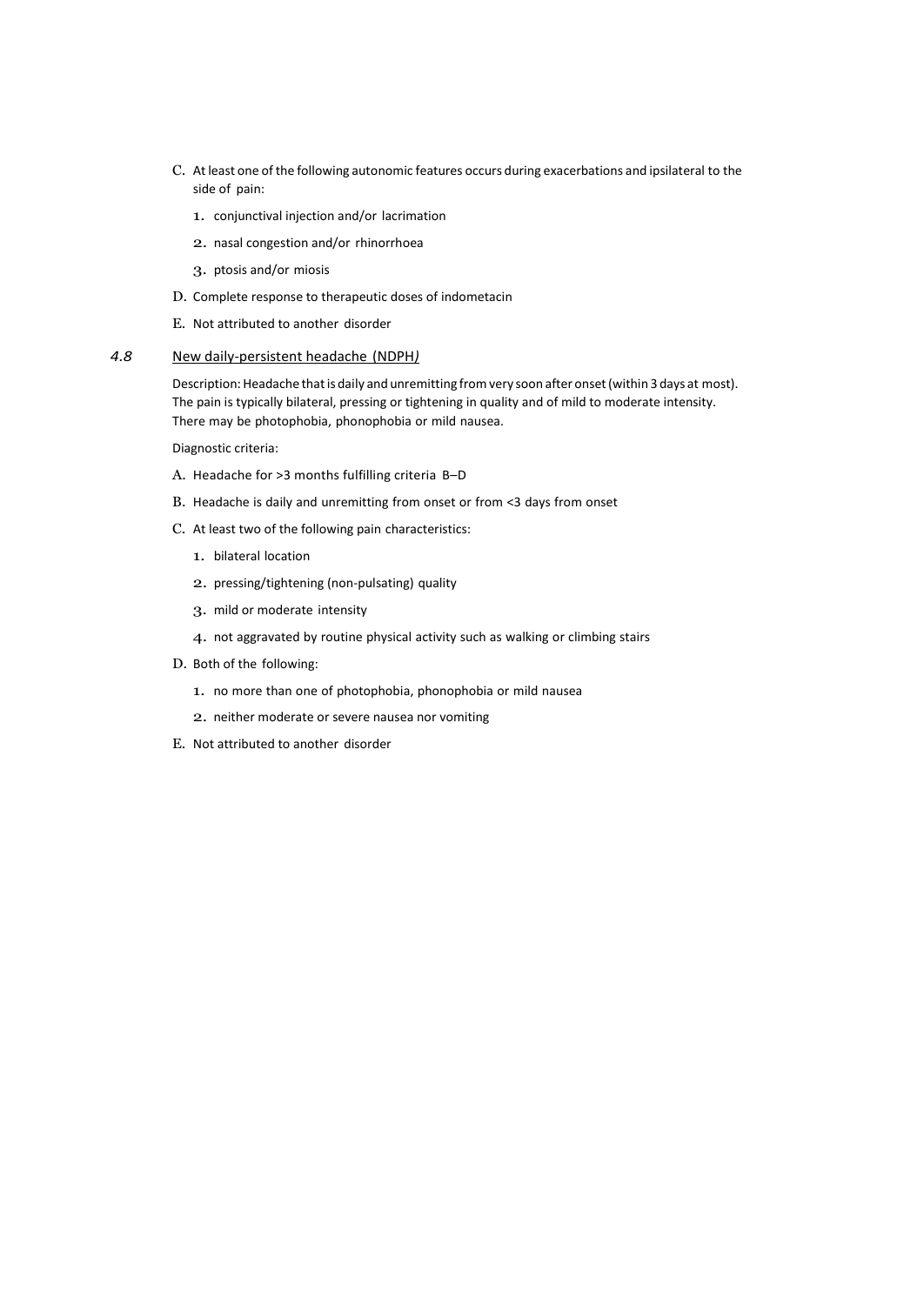## **Secondary Headaches**

<span id="page-8-0"></span>8.2 Medication overuse headache

Diagnostic criteria:

- A. Headache present on ≥15 days/month
- B. Regularoverusefor>3monthsofoneormoreacute/symptomatic treatmentdrugs asdefined under sub forms of 8.2.
	- 1. Ergotamine,triptans,opioids,orcombinationanalgesicmedicationson≥10days/month on a regular basis for >3 months
	- 2. Simpleanalgesicsorany combinationofergotamine,triptans,analgesicsopioidson≥ 15 days/month on a regular basis for > 3 months without overuse of any single class alone
- C. Headache has developed or markedly worsened during medication overuse

#### 11.2.1 Cervicogenic Headache

Diagnostic Criteria:

- A. Pain referred from a source in the neck and perceived in one or more regions of the head and/or face, fulfilling criteria C & D
- B. Clinical, laboratory &/or imaging evidence of a disorder or lesion within the cervical spine or soft tissues of the neck known to be, or generally accepted as, a valid cause of headache
- C. Evidence that the pain can be attributed to the neck disorder or lesion based on at least one of the following
	- 1. Demonstration of clinical signs that implicate a source of pain in the neck
	- 2. Abolition of headache following diagnostic blockade of a cervical structure or its nerve supply using placebo or other adequate control
- D. Pain resolves in 3 months after successful treatment of the causative disorder or lesion.

#### 11.7 Headache or facial pain attributed to temporomandibular joint (TMJ) disorder

- A. Recurrent pain in one or more regions of the head and/or face fulfilling criteria C and D
- B. X-ray, MRI and/or bone scintigraphy demonstrate TMJ disorder
- C. Evidence that pain can be attributed to the TMJ disorder, based on at least one of the following:
	- **1.** pain is precipitated by jaw movements and/or chewing of hard or tough food
	- **2.** reduced range of or irregular jaw opening
	- **3.** noise from one or both TMJs during jaw movements
	- **4.** tenderness of the joint capsule(s) of one or both TMJs
- D. Headache resolves within 3 months, and does not recur, after successful treatment of the TMJ disorder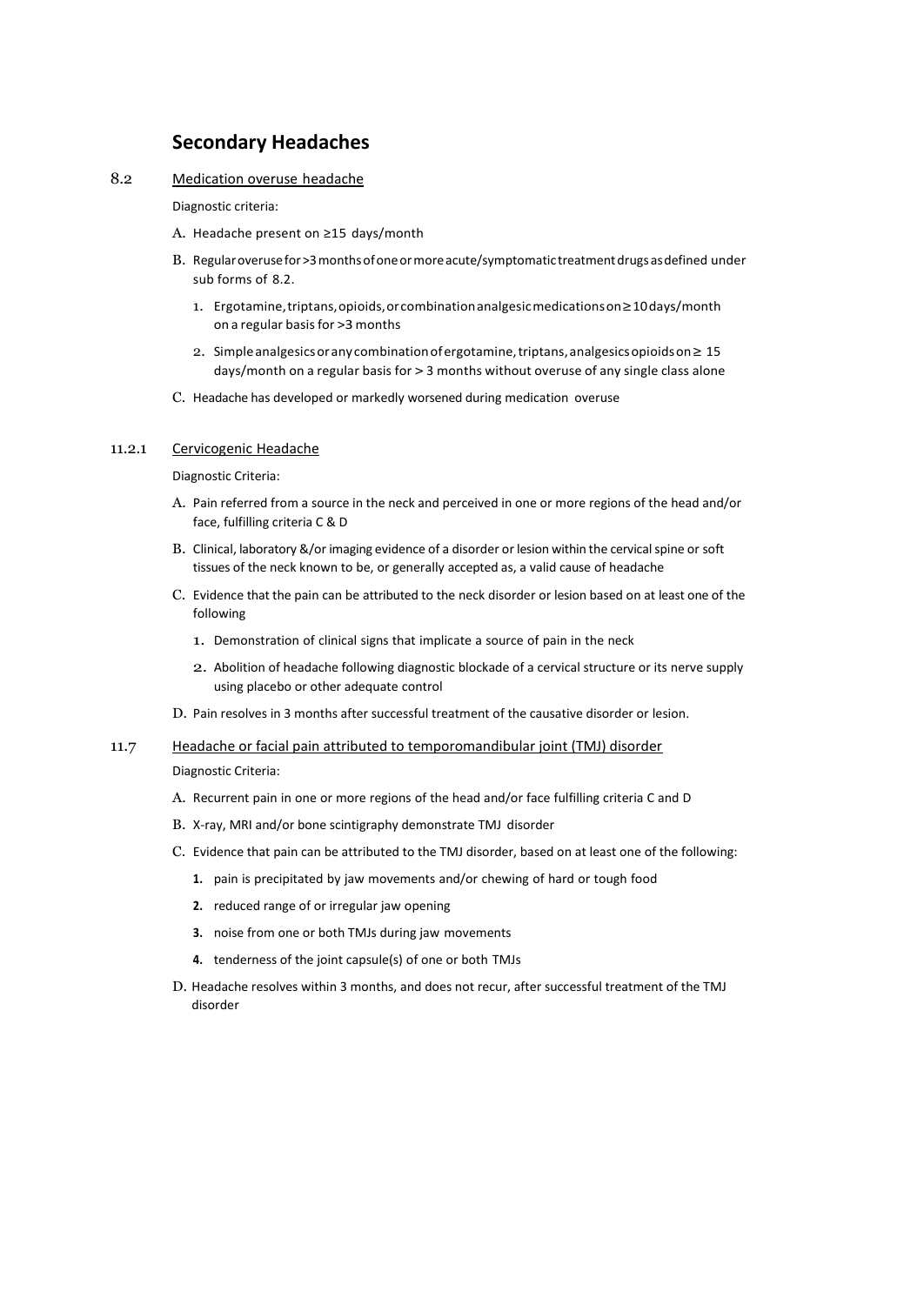## <span id="page-9-0"></span>**Headache history<sup>11</sup>**

#### **1. How many different headache types doesthe patient experience?**

Separate histories are necessary for each. It is reasonable to concentrate on the most bothersome to the patient but others should always attract some enquiry in case they are clinically important.

#### **2. Time questions**

- a) Why consulting now?
- b) How recent in onset?
- c) How frequent, and what temporal pattern (especially distinguishing between episodic and daily or unremitting)?
- d) How long lasting?

#### **3. Character questions**

- a) Intensity of pain
- b) Nature and quality of pain
- c) Site and spread of pain
- d) Associated symptoms

#### **4. Cause questions**

- a) Predisposing and/or trigger factors
- b) Aggravating and/or relieving factors
- c) Family history of similar headache

#### **5. Response questions**

- a) What does the patient do during the headache?
- b) How much is activity (function) limited or prevented?
- c) What medication has been and is used, and in what manner?

### **6. State of health betweenattacks**

- a) Completely well, or residual or persisting symptoms?
- b) Concerns, anxieties, fears about recurrent attacks, and/or their cause